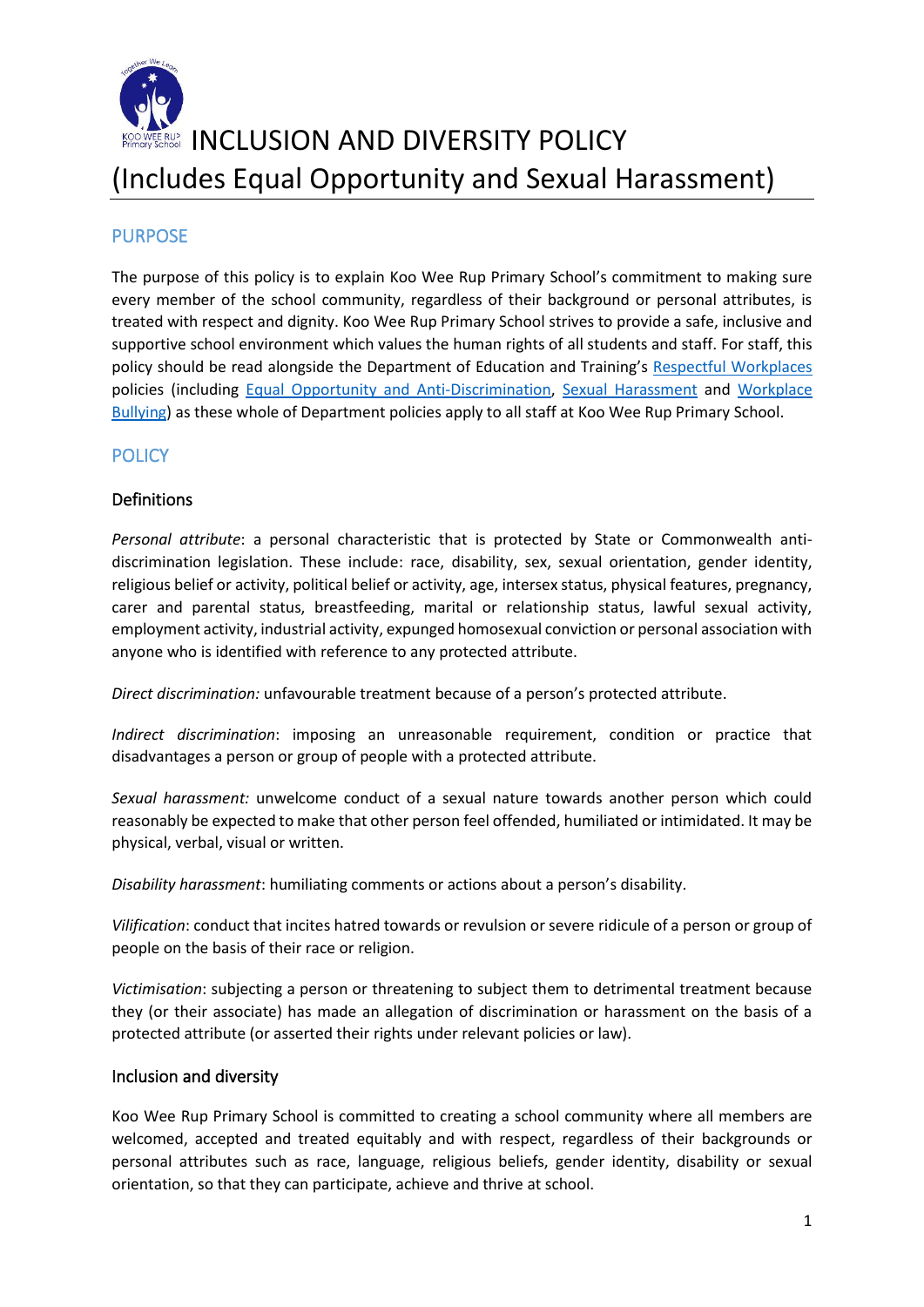

## **INCLUSION AND DIVERSITY POLICY** (Includes Equal Opportunity and Sexual Harassment)

Koo Wee Rup Primary School acknowledges and celebrates the diversity of backgrounds and experiences in our school community and will not tolerate behaviours, language or practices that label, stereotype or demean others. Koo Wee Rup Primary School values the human rights of every student and takes seriously obligations under anti-discrimination laws and the Charter of Human Rights and Responsibilities.

Koo Wee Rup Primary School will:

- Actively nurture and promote a culture where everyone is treated with respect and dignity.
- ensure that students are not discriminated against (directly or indirectly) and where necessary, are reasonably accommodated to participate in their education and school activities (e.g. schools sports, concerts, graduation) on the same basis as their peers.
- Acknowledge and respond to the diverse needs, identities and strengths of all students.
- Encourage empathy and fairness towards others.
- Challenge stereotypes that promote prejudicial and biased behaviours and practices.
- Contribute to positive learning, engagement and wellbeing outcomes for students.
- Respond to complaints and allegations appropriately and ensure that students are not victimised.

Bullying, unlawful discrimination, harassment, vilification and other forms of inappropriate behaviour targeting individuals or groups because of their personal attributes will not be tolerated at Koo Wee Rup Primary School. Appropriate measures will be taken, consistent with the *Student Wellbeing and Engagement* and *Bullying* policies to respond to students who demonstrate these behaviours at the school.

Students who may have experienced or witnessed this type of behaviour are encouraged to speak up and to let their teachers, parents or carers know about those behaviours to ensure that inappropriate behaviour can be addressed.

#### **Reasonable adjustments for students with disabilities**

Koo Wee Rup Primary School also understands that it has a legal obligation to make reasonable adjustments to accommodate students with disabilities. A reasonable adjustment is a measure or action taken to assist students with disabilities to participate in their education on the same basis as their peers. Reasonable adjustments will be made for students with disabilities in consultation with the student, their parents or carers, their teachers, Education Support Staff, and if appropriate, their treating practitioners. The school may consult through Student Support Group processes and in other less formal ways. For more information about support available for students with disabilities, and communicating with us in relation to a student's disability, please refer to Koo Wee Rup Primary School's *Student Wellbeing and Engagement* policy or contact Mrs McNaughton (Assistant Principal) for further information.